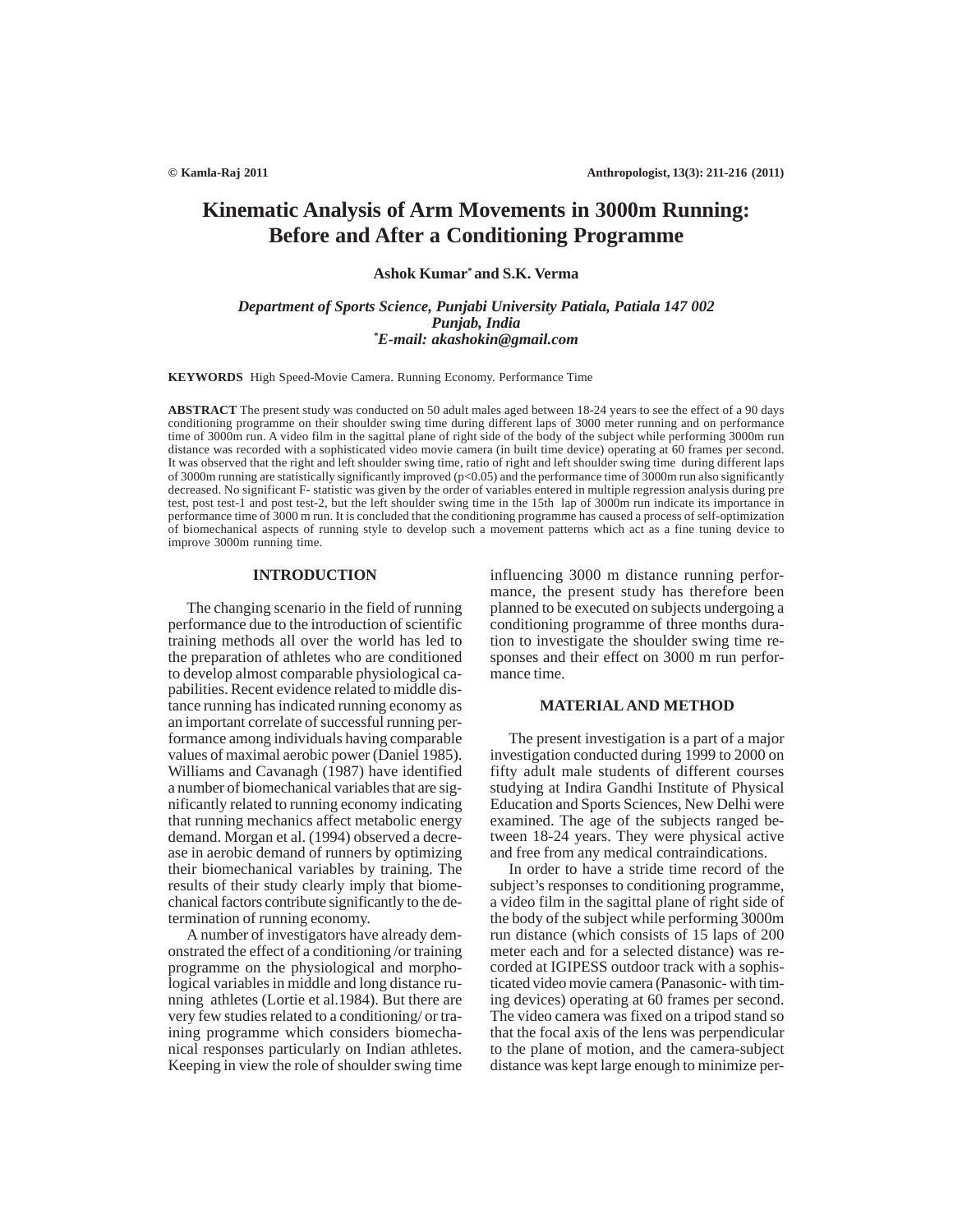spective error. It is likely that kinematic changes can occur with conditioning, in the other planes also as yet the greatest proportion segmental motion during running occur in the sagittal plane, therefore, it is convincing to believe that adjustments would be most readily detected in this plane. Prior to filming, reference markers were placed on anatomical landmarks by palpation of the bony prominences of the respective shoulder, elbow, wrist, hip, knee and ankle joints. Subjects wore their own athletic shoes and shoe markers remained glued in position for the preand post conditioning measurements. The video film thus recorded was analyzed on a high quality playback unit (Video Cassette recorder, National) having single frame advance capabilities to record kinematic variables. The single frame advance feature of this play back unit (VCR) enabled the investigator to take frame-by-frame measurements.

## **Design of a Conditioning Programme**

The conditioning programme lasted for 90 days comprised of two mesocycles, of 45 days each. The first mesocycle consisted of exercises targeted to improve static flexibility and cardiorespiratory endurance. The second mesocycle on the other hand was designed to include those exercises which could improve dynamic flexibility, muscular strength and endurance. Each mesocycle was further divided into two subphases that is phase-I (22days) and Phase-II (23 days). The exercise regimen was administrated in the morning to the subjects five days a week and the duration of each daily session was kept 45 minutes. All subjects were asked to adhere to (a) No consumption of alcoholic drinks, drugs, or any other stimulant prior to a conditioning programme, (b) To avoid strenuous physical activity for a minimum of 12 – hours prior to a conditioning programme, and (c) Daily attendance and commitment to the conditioning schedule, during the course of conditioning programme.

#### **Testing Protocol**

The selected kinematic, physical and biological variables were recorded at the following stages:

a) Pre– Test [PT] that is, before the start of a conditioning programme

- b) Post- Test 1 [PT-1] that is, after the completion of first mesocycle (45days)
- c) Post- Test –2 [PT-2] that is, after the completion of second mesocycle (90days)

Data analysis, using SPSS-X software involved the computation of descriptive statistics (Mean± SD) to describe the physical characteristics of the subjects. A difference among different groups concerning kinematic variables was assessed by using a repeated-measure one-way analysis of variance (ANOVA). Post hoc comparisons were accomplished using Scheffe. A multiple regression analysis was also used to bring into light the importance of some kinematic variables influencing 3000 m running performance. The probability level accepted for statistical significance was set at  $p<0.05$ .

#### **RESULTS**

The mean age and height was  $20.2 \pm 1.37$  years and 169.17±5.24 cm. The mean value of body weight and total time taken for 3000m running after conditioning programme (Table 1) shows a trend of decrease.

| Table 1: Descriptive statistics of subjects |  |  |
|---------------------------------------------|--|--|
|---------------------------------------------|--|--|

| Variables                                                      |                                           |  | Pre-test Post-test-1 Post-test-2 |  |
|----------------------------------------------------------------|-------------------------------------------|--|----------------------------------|--|
| Age(years) $20.2 \pm 1.37$ $20.2 \pm 1.37$ $20.2 \pm 1.37$     |                                           |  |                                  |  |
| Body Weight $62.31 \pm 6.53$ $60.23 \pm 6.75$ $61.27 \pm 6.61$ |                                           |  |                                  |  |
| (Kg)                                                           |                                           |  |                                  |  |
| Height(cm)                                                     | 169.17 ± 5.24 169.17 ± 5.24 169.17 ± 5.24 |  |                                  |  |
| Total Time 812.96±77.84 780.28±65.97 746.55±69.48              |                                           |  |                                  |  |
| Taken                                                          |                                           |  |                                  |  |
| (seconds)                                                      |                                           |  |                                  |  |

## **Right Shoulder Swing Time**

The mean different right shoulder swing time during 3000m run before, after post- test -1 and post test-2 is shown in Table 2. The minimum value of right shoulder swing time is found during the fifteenth lap in pre test  $(0.354\pm0.02$  seconds), first and fifteenth lap in post test-1 (0.376±0.03 seconds) and fifteenth lap in post test-2 (0.377±0.04 seconds).

ANOVA (Table 3) reveals that significant improvement in right shoulder swing time is witnessed in all the laps of 3000 m running except 3<sup>rd</sup> and 4<sup>th</sup> lap but Scheffe, revealed that this difference occurs only in 2<sup>nd</sup>, 4<sup>th</sup> to 12<sup>th</sup> and 14<sup>th</sup> and 15th laps of running in the pretest vs. post test- 1 group whereas pre test vs. post test-2 group shows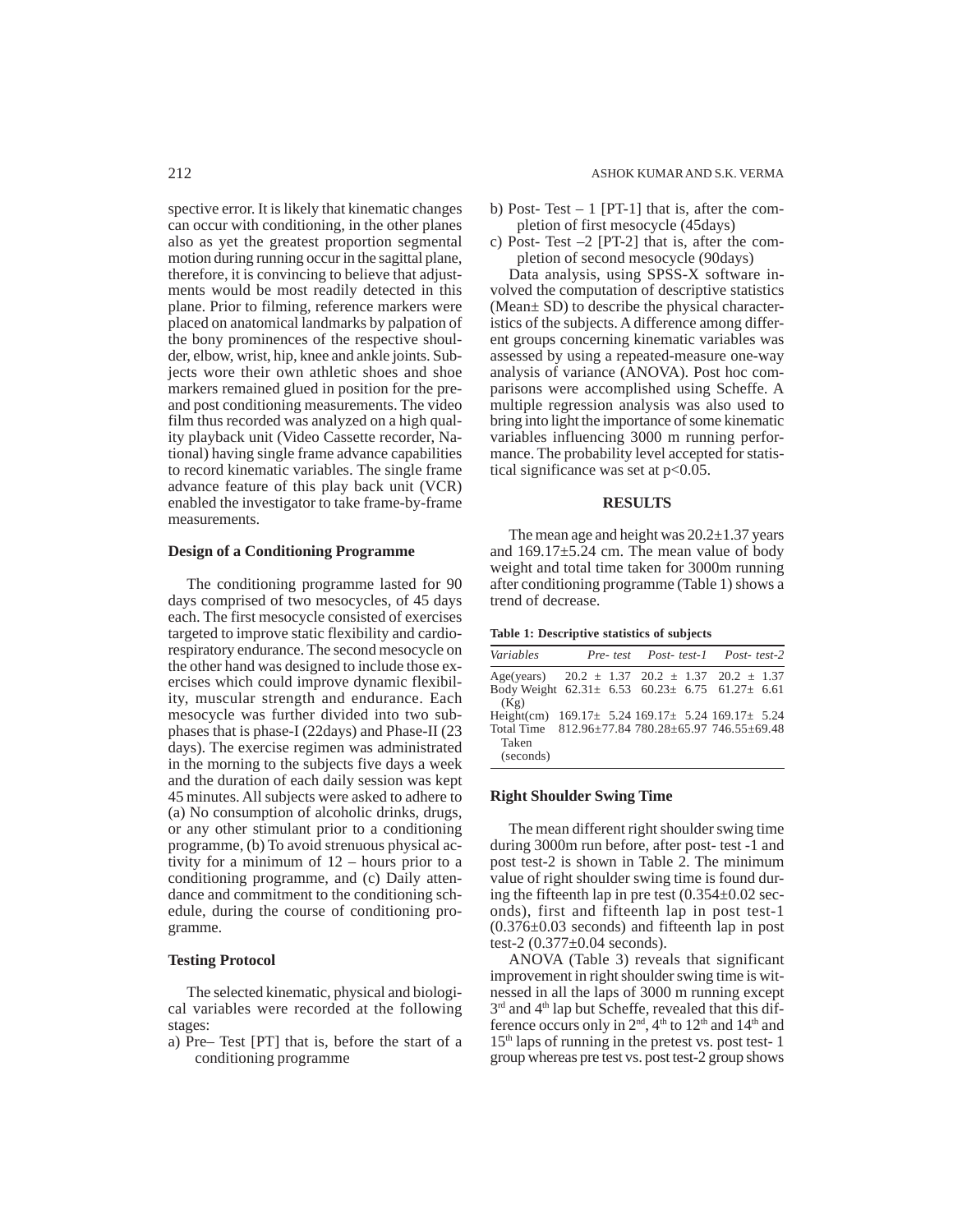KINEMATIC ANALYSIS OF ARM MOVEMENTS IN 3000M RUNNING 213

**Table 2: Mean ± SD of right shoulder swing time (seconds) during 3000 m run**

| Variables                                     | Pre-test         | $Post-test-2$    |
|-----------------------------------------------|------------------|------------------|
| Right Shoulder Swing<br>Time at 1-Lap         | $0.362 + 0.03$   | $0.397+0.03$     |
| Right Shoulder Swing<br>Time at 2-Lap         | $0.366 + 0.02$   | $0.383 \pm 0.03$ |
| <b>Right Shoulder Swing</b><br>Time at 3-Lap  | $0.375 + 0.02$   | $0.382 + 0.03$   |
| Right Shoulder Swing<br>Time at 4-Lap         | $0.381 + 0.02$   | $0.396 + 0.03$   |
| Right Shoulder Swing<br>Time at 5-Lap         | $0.376 + 0.02$   | $0.398 \pm 0.03$ |
| <b>Right Shoulder Swing</b><br>Time at 6-Lap  | $0.377 \pm 0.02$ | $0.401 \pm 0.03$ |
| Right Shoulder Swing<br>Time at 7-Lap         | $0.377 + 0.02$   | $0.399 + 0.03$   |
| Right Shoulder Swing<br>Time at 8-Lap         | $0.381 + 0.02$   | $0.400 \pm 0.03$ |
| <b>Right Shoulder Swing</b><br>Time at 9Lap   | $0.378 + 0.02$   | $0.401 + 0.02$   |
| <b>Right Shoulder Swing</b><br>Time at 10-Lap | $0.376 + 0.02$   | $0.396 + 0.03$   |
| <b>Right Shoulder Swing</b><br>Time at 11-Lap | $0.379 + 0.02$   | $0.401 + 0.02$   |
| <b>Right Shoulder Swing</b><br>Time at 12Lap  | $0.378 + 0.02$   | $0.396 \pm 0.02$ |
| Right Shoulder Swing<br>Time at 13-Lap        | $0.378 + 0.02$   | $0.395 \pm 0.02$ |
| <b>Right Shoulder Swing</b><br>Time at 14Lap  | $0.370 \pm 0.02$ | $0.390 \pm 0.02$ |
| Right Shoulder Swing<br>Time at 15-Lap        | $0.354 + 0.02$   | $0.377+0.04$     |

a significant improvement in right shoulder swing time in all the laps except 3<sup>rd</sup> lap. Post- test- 1 vs. Post- $test - 2$  groups reveals a significant change of right shoulder swing time only in the first lap of 3000 m run.

## **Left Shoulder Swing Time**

The mean different left shoulder swing time during 3000m run before, after post- test -1 and post- test-2 is shown in Table 4. The minimum value of left shoulder swing time is found during the fifteenth lap in pre test  $(0.354 \pm 0.02$  seconds), first lap in post- test-1  $(0.372 \pm 0.03$  seconds) and fifteenth lap in post- test-2  $(0.369 \pm 0.03$  seconds).

The results of ANOVA (Table 5) reveal that the left shoulder swing time during different laps of 3000m run increase after conditioning programme. In statistical terms that is the Scheffe test reveals that the change assumes significance in  $10<sup>th</sup>$  lap and  $14<sup>th</sup>$  lap of 3000 m run in the pretest vs. post test-I group, and  $1<sup>st</sup>$ ,  $5<sup>th</sup>$ ,  $7<sup>th</sup>$ ,  $9<sup>th</sup>$ ,  $12<sup>th</sup>$  and  $15<sup>th</sup>$  laps in the pre test vs. post test-II group.

| Table 3: Analysis of variance right shoulder swing time<br>during 3000 m run |                            |                                          |           |
|------------------------------------------------------------------------------|----------------------------|------------------------------------------|-----------|
| Variables                                                                    | $(\mathcal{C}\mathcal{C})$ | $(\mathcal{C}\mathcal{C})_{\mathcal{W}}$ | $F$ Value |

| Variables                   | (SS)b  | (SS)w  | $F-Value$ |
|-----------------------------|--------|--------|-----------|
| Right Shoulder Swing        | 0.015  | 0.001  | 13.20*    |
| Time During 1-Lap           |        |        |           |
| <b>Right Shoulder Swing</b> | 0.004  | 0.001  | $3.94*$   |
| Time During 2-Lap           |        |        |           |
| <b>Right Shoulder Swing</b> | 0.0008 | 0.001  | 0.68      |
| Time During 3-Lap           |        |        |           |
| Right Shoulder Swing        | 0.002  | 0.008  | 3.05      |
| Time During 4-Lap           |        |        |           |
| <b>Right Shoulder Swing</b> | 0.006  | 0.008  | $8.54*$   |
| Time During 5-Lap           |        |        |           |
| <b>Right Shoulder Swing</b> | 0.007  | 0.0009 | 7.95*     |
| Time During 6-Lap           |        |        |           |
| Right Shoulder Swing        | 0.007  | 0.0009 | $8.52*$   |
| Time During 7-Lap           |        |        |           |
| <b>Right Shoulder Swing</b> | 0.004  | 0.0007 | 5.93*     |
| Time During 8-Lap           |        |        |           |
| <b>Right Shoulder Swing</b> | 0.007  | 0.0006 | 10.99*    |
| Time During 9-Lap           |        |        |           |
| Right Shoulder Swing        | 0.007  | 0.0007 | 10.06*    |
| Time During 10-Lap          |        |        |           |
| <b>Right Shoulder Swing</b> | 0.006  | 0.0006 | $9.62*$   |
| Time During 11-Lap          |        |        |           |
| <b>Right Shoulder Swing</b> | 0.005  | 0.0006 | $8.10*$   |
| Time During 12-Lap          |        |        |           |
| <b>Right Shoulder Swing</b> | 0.003  | 0.0006 | 5.31*     |
| Time During 13-Lap          |        |        |           |
| <b>Right Shoulder Swing</b> | 0.006  | 0.0006 | $9.52*$   |
| Time During 14-Lap          |        |        |           |
| <b>Right Shoulder Swing</b> | 0.008  | 0.001  | $6.78*$   |
| Time During 15-Lap          |        |        |           |

\*Significant at .05 level

## **Ratio of Right and Left Shoulder Swing Time**

The mean value of ratio of right and left shoulder swing time (Table 6) during different laps of 3000 m run show a mixed trend of increase and decrease after a conditioning programme.

ANOVA (Table 7) and Scheffe reveal that a trend shown by the ratio of right and left shoulder swing time is statistically significant during  $2<sup>nd</sup>$  lap, 4<sup>th</sup> lap, 7<sup>th</sup> lap, 9<sup>th</sup> lap, 10<sup>th</sup> lap, 12<sup>th</sup> lap and  $15<sup>th</sup>$  lap in the pre test vs. post test-1 group and during  $1^{st}$  lap,  $2^{nd}$  lap,  $11^{th}$  lap,  $14^{th}$  lap and 15th of the run in pre test vs. post test-2. Similarly the post- test-1 vs. post- test-2 group shows statistically significant changes in the ratio between right and left shoulder swing times during  $1<sup>st</sup>$  lap and  $12<sup>th</sup>$  lap of 3000 m run.

The multiple regression analysis by considering total performance time of 3000 m run as dependent variable and right and left shoulder swing time during each lap of 3000 m run as independent variable in pre- test, post- test-1 and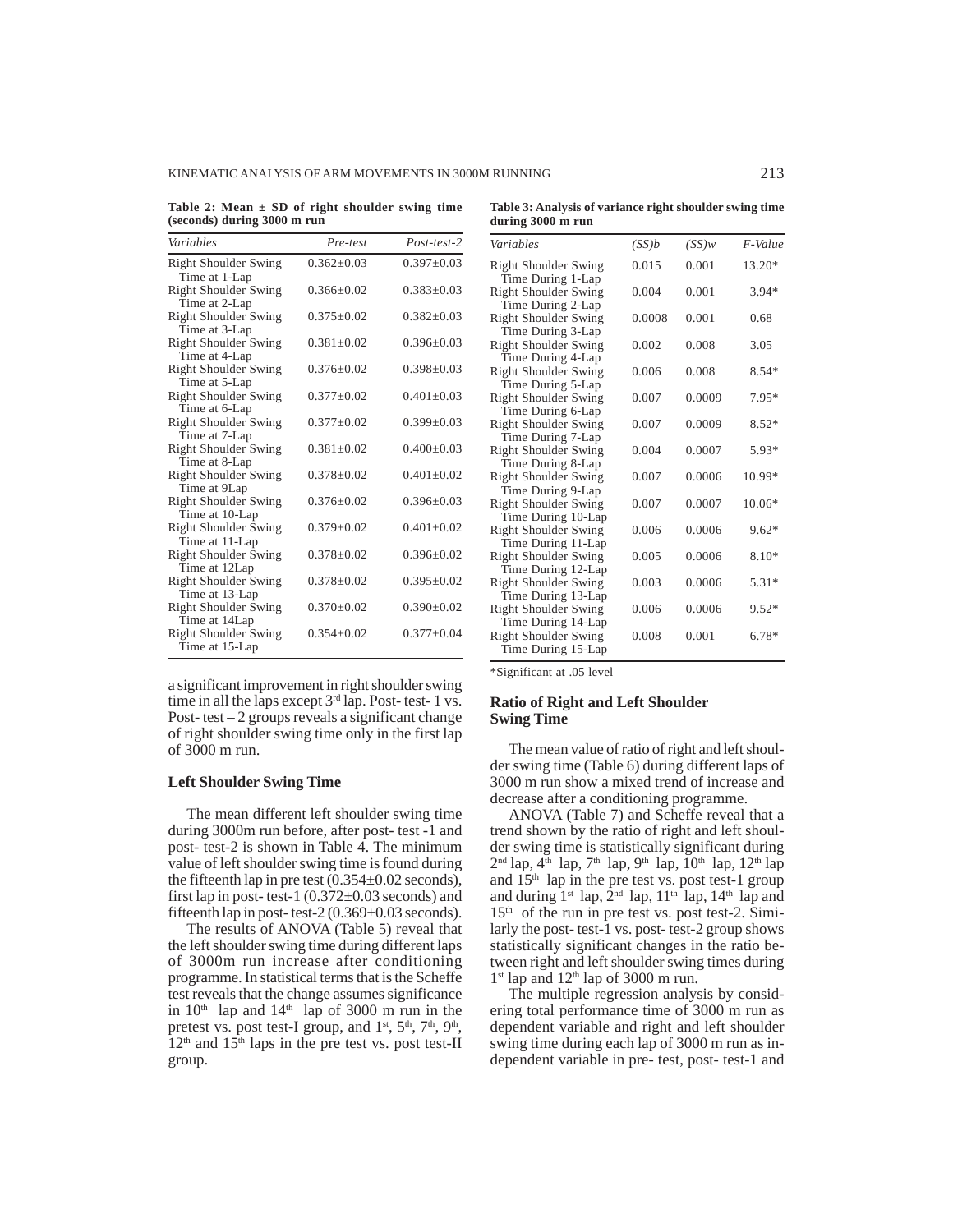**Table 4: Mean ± SD of left shoulder swing time (seconds) during 3000 m run**

| Variables                                             | Pre-test           | Post-test-I      | Post-test-II     |
|-------------------------------------------------------|--------------------|------------------|------------------|
| Left Shoulder<br>Swing Time                           | $0.363 \pm 0.03$   | $0.372 + 0.03$   | $0.381 + 0.03$   |
| at 1-Lap<br>Left Shoulder<br>Swing Time               | $0.367+0.02$       | $0.378 + 0.04$   | $0.377+0.04$     |
| at 2-Lap<br>Left Shoulder<br>Swing Time               | $0.375 \pm 0.02$   | $0.375 \pm 0.04$ | $0.377 \pm 0.04$ |
| at 3-Lap<br>Left Shoulder<br>Swing Time               | $0.382 {\pm} 0.02$ | $0.383 + 0.03$   | $0.393 \pm 0.03$ |
| at 4-Lap<br>Left Shoulder<br>Swing Time               | $0.376 + 0.02$     | $0.388 + 0.03$   | $0.393 + 0.03$   |
| at 5-Lap<br>Left Shoulder<br>Swing Time               | $0.377+0.02$       | $0.391 + 0.03$   | $0.397+0.03$     |
| at 6-Lap<br>Left Shoulder<br><b>Swing Time</b>        | $0.377 + 0.02$     | $0.386 \pm 0.03$ | $0.392 \pm 0.03$ |
| at 7-Lap<br>Left Shoulder<br>Swing Time               | $0.381 + 0.02$     | $0.391 + 0.03$   | $0.395+0.02$     |
| at 8-Lap<br>Left Shoulder<br>Swing Time               | $0.379 + 0.02$     | $0.391 + 0.02$   | $0.395 + 0.02$   |
| at 9-Lap<br>Left Shoulder<br>Swing Time               | $0.376 + 0.02$     | $0.391 + 0.02$   | $0.394 + 0.03$   |
| at $10$ -Lap<br>Left Shoulder<br>Swing Time           | $0.380 {\pm} 0.02$ | $0.391 \pm 0.02$ | $0.394 \pm 0.02$ |
| at 11-Lap<br>Left Shoulder<br>Swing Time              | $0.378 \pm 0.02$   | $0.384 + 0.03$   | $0.393 \pm 0.02$ |
| at 12-Lap<br>Left Shoulder<br>Swing Time              | $0.379 \pm 0.02$   | $0.387+0.02$     | $0.390 + 0.03$   |
| at 13-Lap<br>Left Shoulder<br>Swing Time              | $0.370 \pm 0.02$   | $0.385 \pm 0.02$ | $0.383 \pm 0.02$ |
| at 14-Lap<br>Left Shoulder<br>Swing Time<br>at 15-Lap | $0.354 \pm 0.02$   | $0.368 + 0.03$   | $0.369 + 0.03$   |

| Table 5: Analysis of variance left shoulder swing time |  |  |  |
|--------------------------------------------------------|--|--|--|
| during 3000 m run                                      |  |  |  |

| Variables                                                     | (SS)b   | (SS)w  | F-Value |
|---------------------------------------------------------------|---------|--------|---------|
| Left Shoulder Swing                                           | 0.004   | 0.001  | $3.28*$ |
| Time During 1-Lap<br>Left Shoulder Swing<br>Time During 2-Lap | 0.001   | 0.001  | 1.45    |
| Left Shoulder Swing<br>Time During 3-Lap                      | 0.00006 | 0.001  | 0.05    |
| Left Shoulder Swing<br>Time During 4-Lap                      | 0.002   | 0.0008 | 2.36    |
| Left Shoulder Swing<br>Time During 5-Lap                      | 0.004   | 0.0009 | 4.06*   |
| Left Shoulder Swing<br>Time During 6-Lap                      | 0.005   | 0.001  | 4.90*   |
| Left Shoulder Swing<br>Time During 7-Lap                      | 0.003   | 0.0009 | $31.3*$ |
| Left Shoulder Swing<br>Time During 8-Lap                      | 0.002   | 0.0008 | 2.99    |
| Left Shoulder Swing<br>Time During 9-Lap                      | 0.003   | 0.0006 | $5.20*$ |
| Left Shoulder Swing<br>Time During 10-Lap                     | 0.004   | 0.0007 | $6.21*$ |
| Left Shoulder Swing<br>Time During 11-Lap                     | 0.002   | 0.0005 | $4.36*$ |
| Left Shoulder Swing<br>Time During 12-Lap                     | 0.003   | 0.0007 | $3.93*$ |
| Left Shoulder Swing<br>Time During 13-Lap                     | 0.001   | 0.0007 | 2.15    |
| Left Shoulder Swing<br>Time During 14-Lap                     | 0.003   | 0.0006 | $5.10*$ |
| Left Shoulder Swing<br>Time During 15-Lap                     | 0.003   | 0.001  | $3.18*$ |

\*Significant at .05 level

post test-2 shows that during pre- test, post- test-I and post test-II, the order of entered variables in regression analysis is different from each other and all of them give a non-significant  $R^2$  and Fstatistic at .05 level and their respective values are R<sup>2</sup> = 0.52584 and F= .981; R<sup>2</sup> = 0.46695, F  $= 0.554$  and R<sup>2</sup> $= 0.606629$ , F=0.975. Although there is no statistical significant F- statistic gi-

**Table 6: Mean ±SD of Ratio between right & left shoulder swing time during 3000m run**

| Variables                                                  | Pre-test        | Post-test-I     | Post-test-II    |
|------------------------------------------------------------|-----------------|-----------------|-----------------|
| Ratio between Right and Left Shoulder Swing Time at 1-Lap  | $0.99 + 0.01$   | $1.01 + 0.04$   | $1.04 \pm 0.03$ |
| Ratio between Right and Left Shoulder Swing Time at 2-Lap  | $0.99 \pm 0.01$ | $1.01 \pm 0.04$ | $1.01 \pm 0.03$ |
| Ratio between Right and Left Shoulder Swing Time at 3-Lap  | $0.99 + 0.01$   | $1.01 + 0.06$   | $1.01 + 0.03$   |
| Ratio between Right and Left Shoulder Swing Time at 4-Lap  | $0.99 + 0.02$   | $1.02+0.04$     | $1.00+0.04$     |
| Ratio between Right and Left Shoulder Swing Time at 5-Lap  | $1.00 \pm 0.01$ | $1.02+0.06$     | $1.01 \pm 0.03$ |
| Ratio between Right and Left Shoulder Swing Time at 6-Lap  | $1.00+0.02$     | $1.01 + 0.05$   | $1.01 + 0.03$   |
| Ratio between Right and Left Shoulder Swing Time at 7-Lap  | $1.00+0.01$     | $1.03 + 0.06$   | $1.01 + 0.03$   |
| Ratio between Right and Left Shoulder Swing Time at 8-Lap  | $1.00 \pm 0.01$ | $1.01 + 0.04$   | $1.01 \pm 0.03$ |
| Ratio between Right and Left Shoulder Swing Time at 9-Lap  | $0.99 \pm 0.01$ | $1.01 + 0.05$   | $1.01 \pm 0.02$ |
| Ratio between Right and Left Shoulder Swing Time at 10-Lap | $1.00 \pm 0.01$ | $1.01 + 0.04$   | $1.00 \pm 0.02$ |
| Ratio between Right and Left Shoulder Swing Time at 11-Lap | $0.99 \pm 0.02$ | $1.00+0.03$     | $1.01 \pm 0.03$ |
| Ratio between Right and Left Shoulder Swing Time at 12-Lap | $1.00+0.01$     | $1.03+0.07$     | $1.00+0.03$     |
| Ratio between Right and Left Shoulder Swing Time at 13-Lap | $0.99 + 0.02$   | $1.00+0.06$     | $1.01 + 0.03$   |
| Ratio between Right and Left Shoulder Swing Time at 14-Lap | $0.99 \pm 0.01$ | $1.00 \pm 0.04$ | $1.01 \pm 0.03$ |
| Ratio between Right and Left Shoulder Swing Time at 15-Lap | $1.00+0.01$     | $1.02 \pm 0.05$ | $1.02+0.04$     |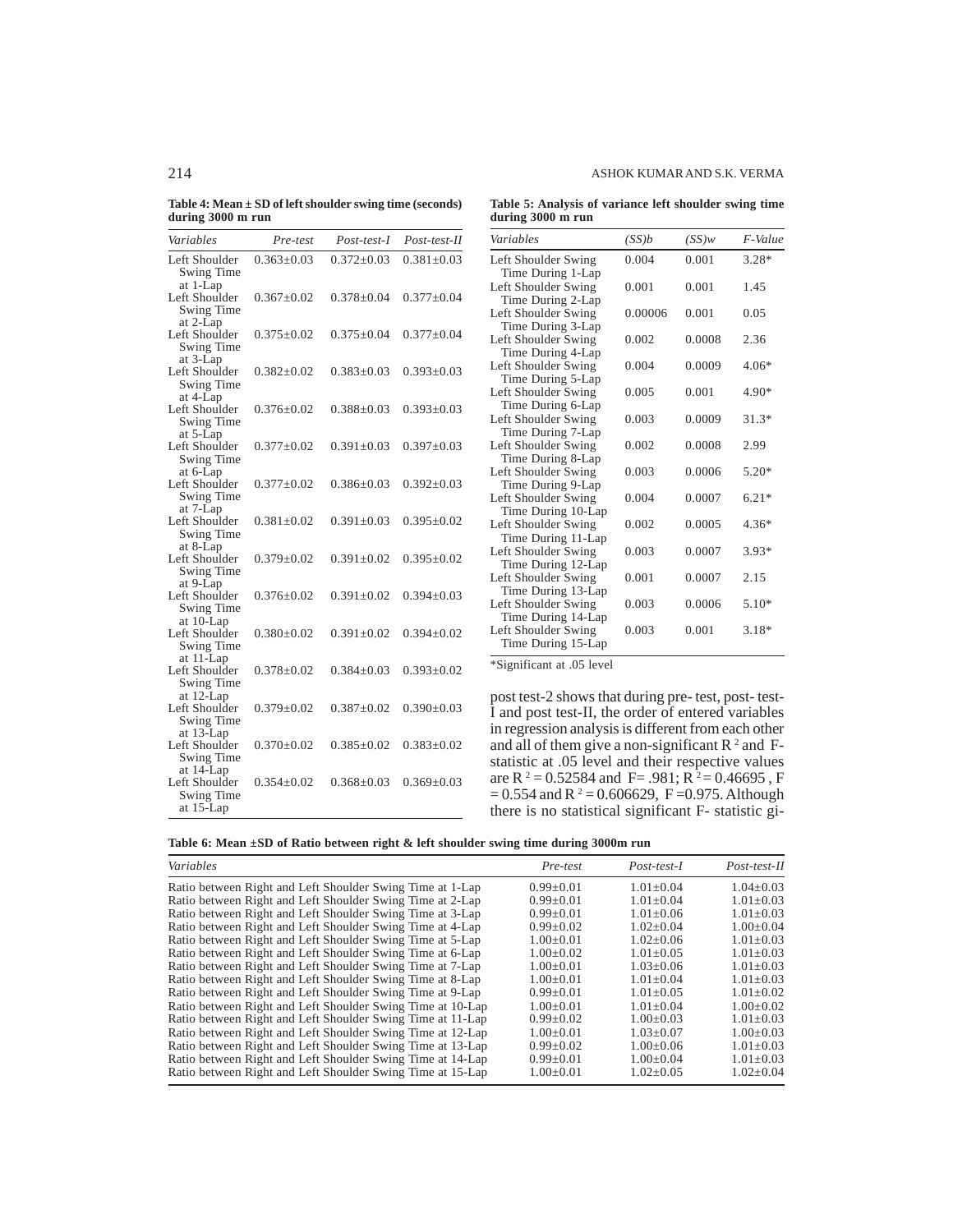KINEMATIC ANALYSIS OF ARM MOVEMENTS IN 3000M RUNNING 215

**Table 7: Analysis of variance of ratio between right and left shoulder time during 3000m run**

| Variables                                                      | (SS)b | (SS)w  | F-Value  |
|----------------------------------------------------------------|-------|--------|----------|
| Ratio Between Right and Left Shoulder Swing Time During 1-Lap  | 0.026 | 0.001  | $21.05*$ |
| Ratio Between Right and Left Shoulder Swing Time During 2-Lap  | 0.005 | 0.001  | $4.68*$  |
| Ratio Between Right and Left Shoulder Swing Time During 3-Lap  | 0.005 | 0.001  | $3.17*$  |
| Ratio Between Right and Left Shoulder Swing Time During 4-Lap  | 0.006 | 0.001  | $4.12*$  |
| Ratio Between Right and Left Shoulder Swing Time During 5-Lap  | 0.004 | 0.001  | 2.85     |
| Ratio Between Right and Left Shoulder Swing Time During 6-Lap  | 0.001 | 0.001  | 1.34     |
| Ratio Between Right and Left Shoulder Swing Time During 7-Lap  | 0.01  | 0.001  | $6.36*$  |
| Ratio Between Right and Left Shoulder Swing Time During 8-Lap  | 0.001 | 0.001  | 1.72     |
| Ratio Between Right and Left Shoulder Swing Time During 9-Lap  | 0.005 | 0.001  | $3.96*$  |
| Ratio Between Right and Left Shoulder Swing Time During 10-Lap | 0.004 | 0.001  | $3.97*$  |
| Ratio Between Right and Left Shoulder Swing Time During 11-Lap | 0.005 | 0.0009 | $5.62*$  |
| Ratio Between Right and Left Shoulder Swing Time During 12-Lap | 0.012 | 0.002  | $5.68*$  |
| Ratio Between Right and Left Shoulder Swing Time During 13-Lap | 0.002 | 0.001  | 1.42     |
| Ratio Between Right and Left Shoulder Swing Time During 14-Lap | 0.004 | 0.0009 | $4.40*$  |
| Ratio Between Right and Left Shoulder Swing Time During 15-Lap | 0.006 | 0.001  | $4.11*$  |

\*Significant at .05 level

ven by the order of variables entered in regression analysis during pre- test, post- test-1 and posttest-2, but the left shoulder swing time in the fifteenth lap of 3000m run indicate its importance to the total performance time in 3000 m run.

#### **DISCUSSION**

Three thousand meter running involves movements of the legs, arms, trunk etc. in a well-coordinated and cyclic manner both at steady pace of running as well as accelerated movements resembling sprint running in the last phase of the race. The conditioning programme has resulted in significant changes in the abilities of the subjects to move the shoulder (right and left) that is increase their swing time.

These improvements in the shoulder swing time during various laps of 3000m reasonably suggest that the conditioning programme has caused self-optimization process to develop movement patterns that require minimum energy and exert less stress to the body. Svedenhag and Sjodin (1985) observed that with training athletes developed slow but steady improvements in the running economy. It is reported that several running style variables influence running economy and further suggested that adjustments in running mechanics may improve economy and possible performance (Williams and Cavanagh 1987; Morgan et al. 1988). Literature has also provided support for the relationship between mechanical and physiological variables, showing that more economical runners tend to have identifiable patterns in their running mechanics (Williams and Cavanagh 1987; William et al. 1987). Brisswalter et al. (1996) observed that with training athletes developed slow but steady improvements in the running economy.

In the last lap of 3000 m run, because of its sprint nature, the body segments must undergo high angular accelerations to place the body in a position necessary to sustain sprint. The results of the present study attach significance to the swinging movement of the upper extremity that is shoulder swing and arm movements in running performance. This is understandable because vigorous back swing of arms causes the legs to stride further. According to Dyson (1970), the arms act as spur on the legs which speed up and consequently add to their horizontal drive. Schmolinsky (1978) are of the view that body rhythmic movements and the arms assist the runner to maintain the stride rhythm. In general, mechanical swinging movement of the arms help the main movement in a number of ways. It can increase the momentum of the main movement, it can produce rotational effect or it can help in maintaining the balance. Bhowmick and Bhattacharyya (1988) concluded that the horizontal component of arm swing increase the stride length. Thus, the role of shoulder swing as an important determinant in the last lap of 3000 m running distance is justified.

These rotary actions of shoulder evoke contrary reaction in the athletes lower body, for, as the athletes left shoulder along with the arm swings forward and upward, his right knee is swung forward and upward and his right shoulder along with arm backward and upward to balance this leg action. Then as the right foot is lowered and the left leg starts to move forward, the